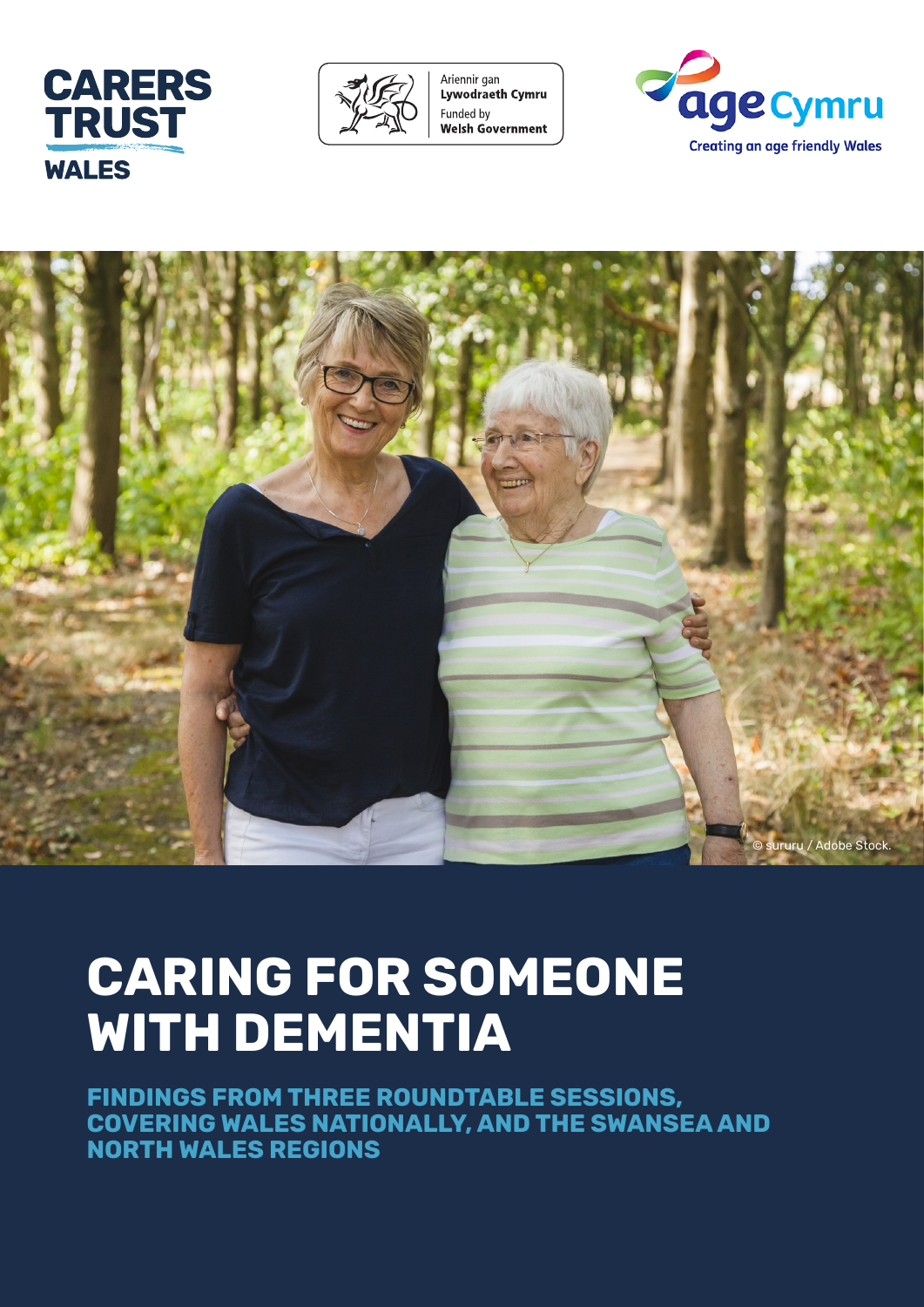#### **EXECUTIVE SUMMARY**

Over the course of three sessions, Carers Trust Wales have identified several challenges and recommendations to supporting carers of people living with dementia in Wales. Whilst discussions were held separately, several reoccurring themes have been identified and discussed, including the need for:

- increased collaboration between third sector, local government and service providers;
- prioritising respite and care support post-pandemic; and
- the need for more sustainable funding to meet the growing demand for services

#### **INTRODUCTION**

The objective of these three roundtable sessions was to proactively engage with professionals working within or connected to dementia care. Intended as an opportunity for discussion around carer support, the sessions also allowed professionals to engage with one another's work, identify challenges and solutions surrounding dementia carer support, and understand the work of Carers Trust Wales in this area. Attendees were connected to our recently published guide for carers of people with dementia and encouraged to use this resource within their own practice.

The discussion questions focused on four key areas:

- Challenges around support for carers of people with dementia that have been created or highlighted by the ongoing COVID-19 pandemic, and how services have adapted to these challenges
- What information and support might be available to carers of people with dementia, both locally and nationally
- The specific challenges faced by older carers who are providing care to someone living with dementia
- Feedback and recommendations for future amendments and use of Carers Trust Wales' guide for carers of people with dementia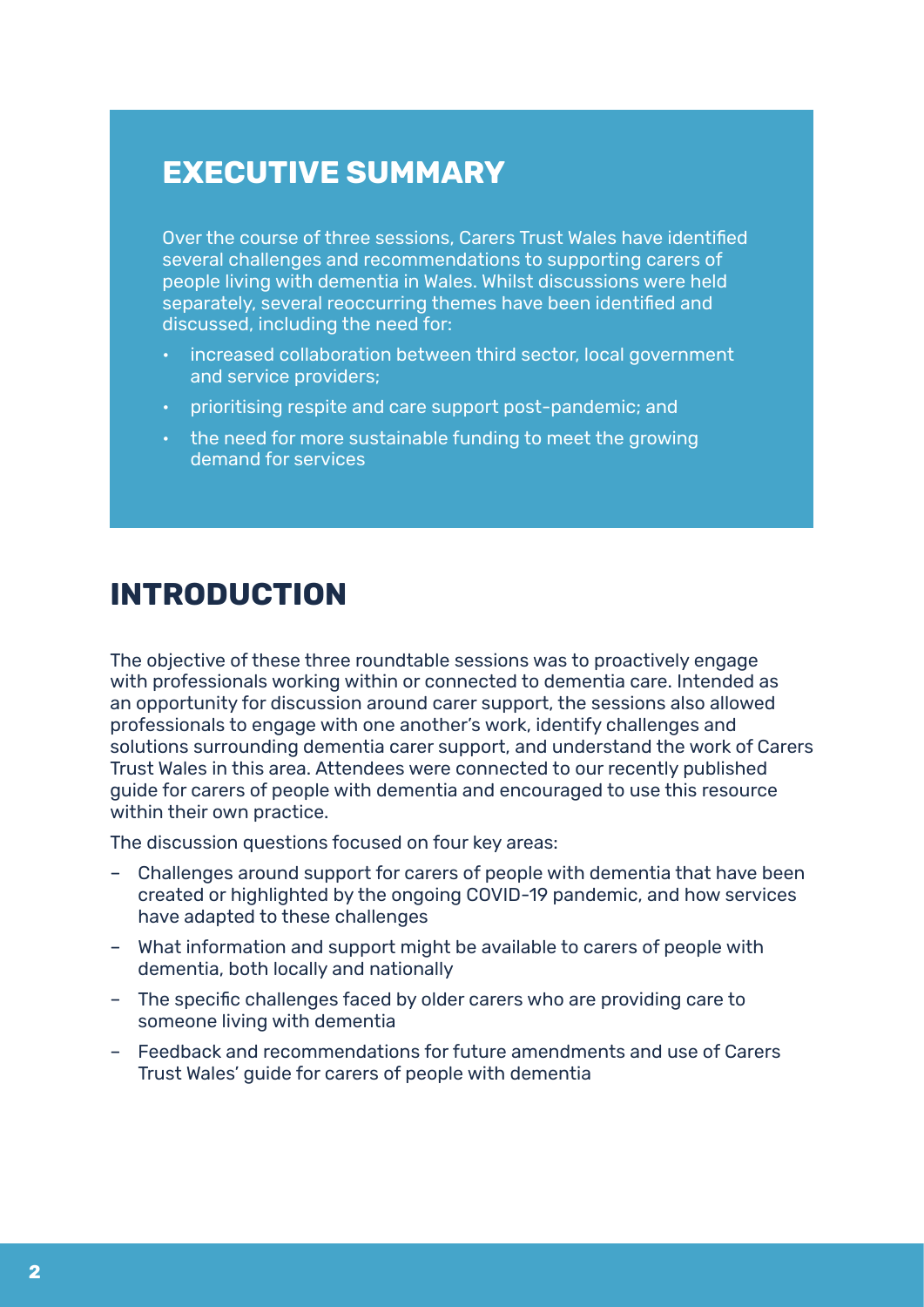Each session was attended by approximately 5-10 participants, representing a broad range of relevant professional backgrounds including researchers, social workers, dementia advocates, and third-sector professionals. Each group provided thorough and comprehensive discussion around each discussion topic and presented solutions and recommendations to the given challenges.

Attendees for the sessions represented such organisations as: NHS Wales, the Shaw Foundation, Swansea University, Bangor University, Shared Lives Plus, Social Care Wales, and Alzheimer's Cymru, as well as local authorities and network partners relevant to the regions. For the regional sessions, attendees were asked to self-identify whether they felt their organisation worked within the local authority, or one of the local authorities representing that region.

# **DISCUSSION**

# **NATIONAL ROUNDTABLE**

This session included attendees from across Wales, and discussion was focused around how each topic applied to Wales as a nation, rather than to its separate regions.

**Challenges presented** in this session were particularly focused around knowledge and communication- both for the carer and those providing services and support to carers. In particular, conversation revolved around the lack of shared information and learning between third sector, social care providers and local authorities, especially around individual carers. Often carers had to repeat their experiences for each new case worker or involved person.

Communication issues also concerned the idea of personhood, and how the person with dementia's own personhood was not communicated or otherwise ignored. Engaging with an individual's memories, interests and hobbies can allow carers or service providers to offer more personalised and effective care, and can bring a sense of personhood to even individuals with severe cognitive decline. Similarly, the effect of cognitive decline on relationships was discussed, and how this can be ameliorated by an increased sense of personhood.

**Discussion around COVID-19** was present throughout the session, but notably was included particularly around digital communications and respite services.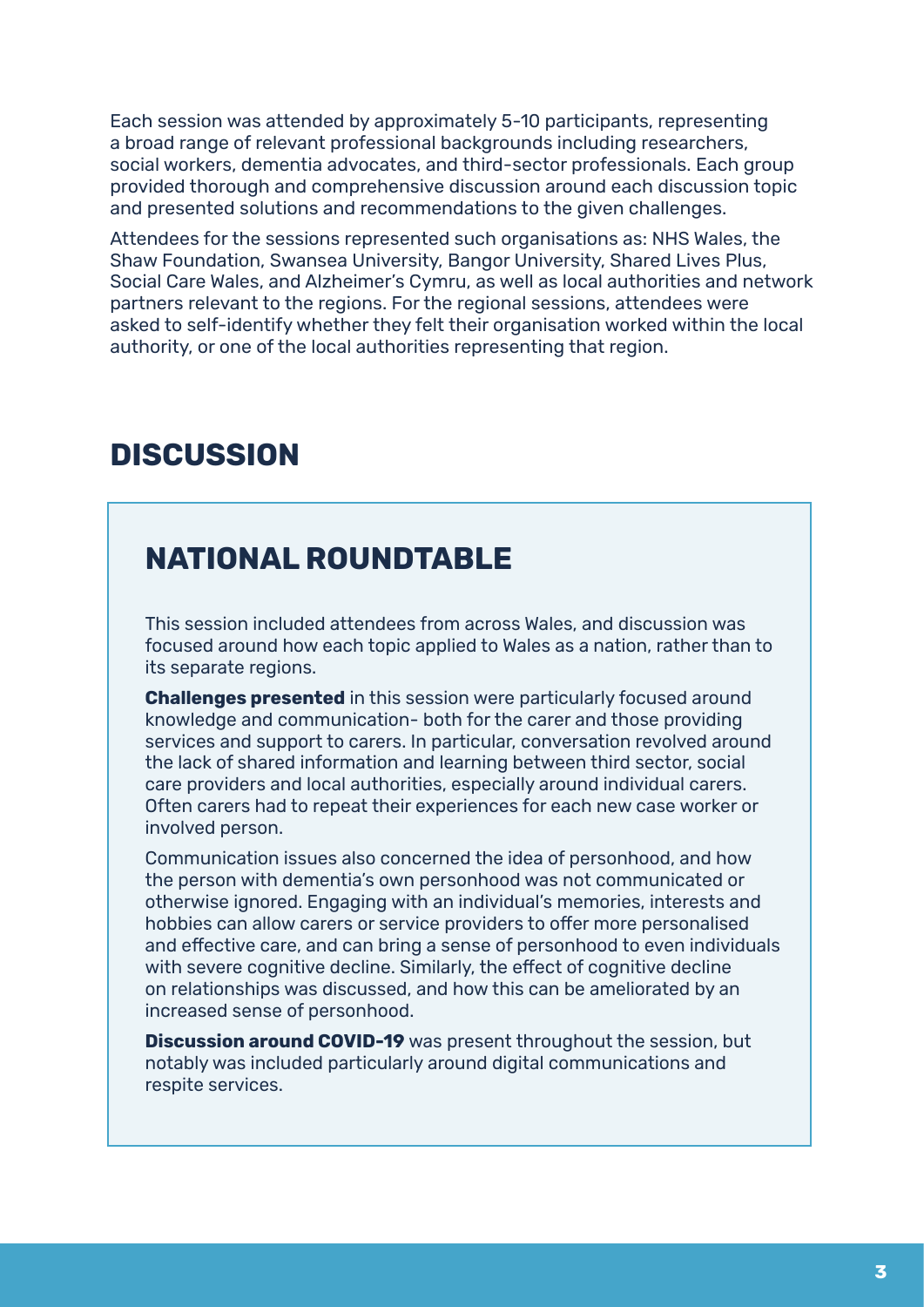Service providers noted they received mixed reviews from carers about the use of digital technologies to communicate with peers, loved ones and their wider community- some found it easily manageable, to others it was simply another point of stress. It was evident that despite pushback from some carers, use of digital communication and the internet was fairly necessary to maintain the links between the carer and the world outside of caring. Points were raised about how the internet can allow a sense of escapism and offer something else for the carer to focus on- whether that was running an small online business, or connecting with online communities around hobbies or interests. This can also build confidence for carers, as they may have been isolated for a long time and may otherwise struggle to reconnect with their interests.

For those providing respite opportunities for carers, digital communication is likely to continue even post-pandemic, allowing them to reach an audience of carers who may be housebound or unable to attend events physically. In this way the ongoing pandemic has compelled respite service providers to be even more innovative and flexible in their offerings.

**Research identified** in this session included Damien Murphy's 'Getting Along', which studies and supports couples who have been affected by dementia, to help them understand how dementia has affected their relationship.

The group also suggested that research should be conducted on the effects of PPE on how well an individual with dementia is able to recognise those providing care. There was concern surrounding how 'alien' full PPE may look to someone experiencing cognitive decline due to dementia, and how this may cause distress or anxiety. In turn, the carer must then manage this increase of stress and may find it more difficult to carry out caring responsibilities.

**Solutions and recommendations** were identified by the attendees, including:

- Continuing the use of digital communication methods post-pandemic to improve reach and engagement with services
- Improve communication between third sector, service providers, and local authorities to ease the responsibility of communication for the carer
- Consider what kind of language may be insensitive to carers and find new ways to communicate sensitive topics
- Create a resource of terminology a dementia carer may come across, such as medical and legal terms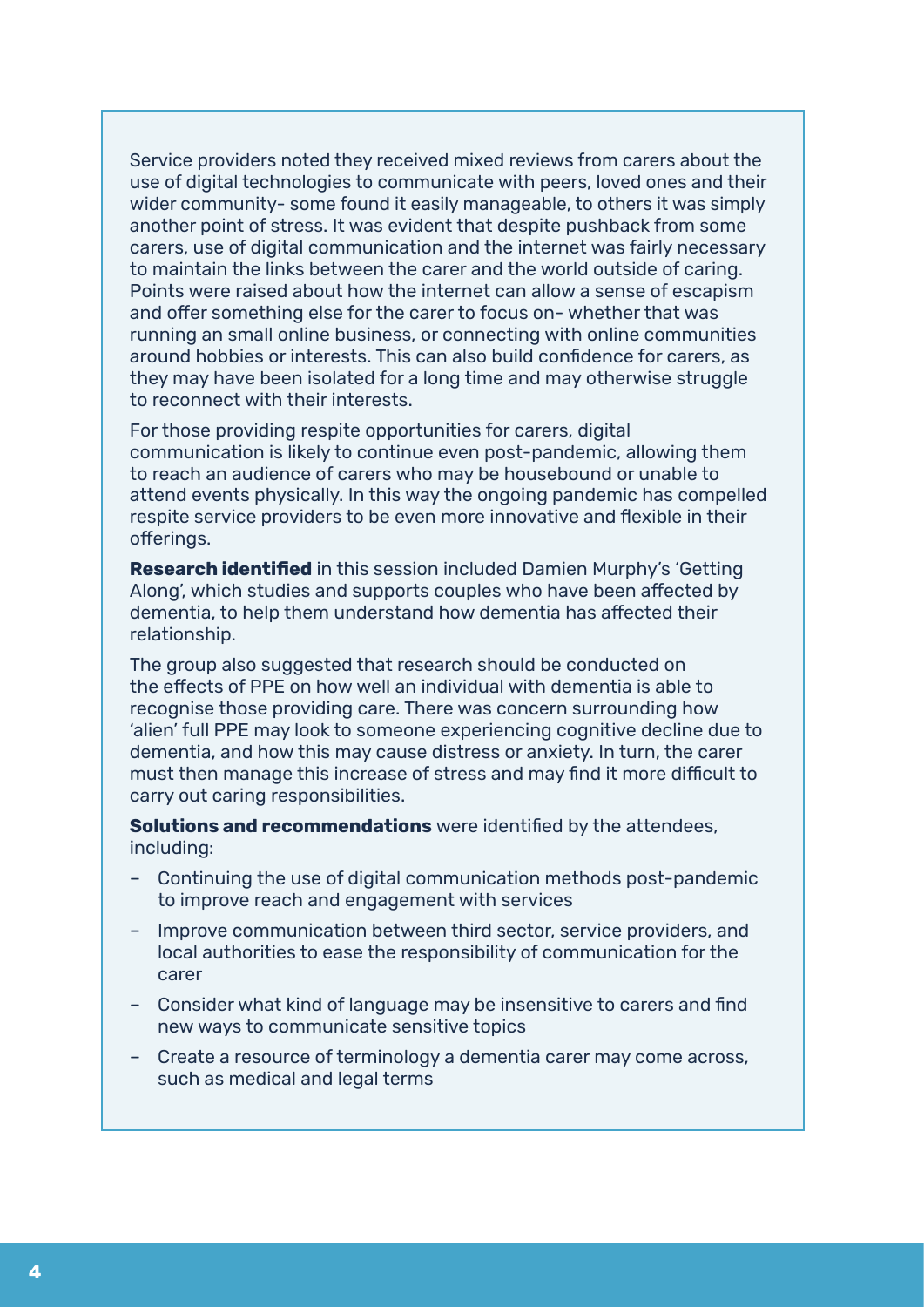## **NORTH WALES REGIONAL ROUNDTABLE**

**Challenges presented** during this session focused mainly on the capacity of service providers, and how an increase in those seeking services and support has left providers stretched and unable to cope with demand. Services in North Wales have seen a large increase in safeguarding reports to their local authorities, and ability to deliver services have varied wildly.

**Discussion around COVID-19** was again predominantly focused on respite and digital communications, and how difficult it has been to increase uptake of digital communication platforms amongst older carers particularly. Services have been providing guides on how to use platforms such as Zoom to carers, and dementia advocates have been trained on safeguarding and managing crises during online events.

**Research identified** during this session was very extensive. Bangor University attendees highlighted their own research, including an online tool developed alongside the World Health Organisation to help carers provide good care, and work conducted with their Asian dementia carers research group that enabled individuals to become Dementia educators. There was also considerable discussion around exploration groups, such as Creative Conversations and the Cabin Group.

**Solutions and recommendations** from this session tended to focus on the large amount of collaborative efforts in North Wales, and how these could be utilised. These groups include the Cabin Group, North Wales Dementia Network, Digital Wales, and Creative Conversations.

Some solutions and recommendations suggested were:

- Recognising how each case of dementia can present unique challenges, and should be approached with a sense of individuality
- Utilising collaborative software, such as Docuflow, to easily share information within the sector
- Using self-care and hobby parcels to engage both carers and people living with dementia during quarantine periods
- Disseminate the Dementia Guide further, into smaller booklets or resources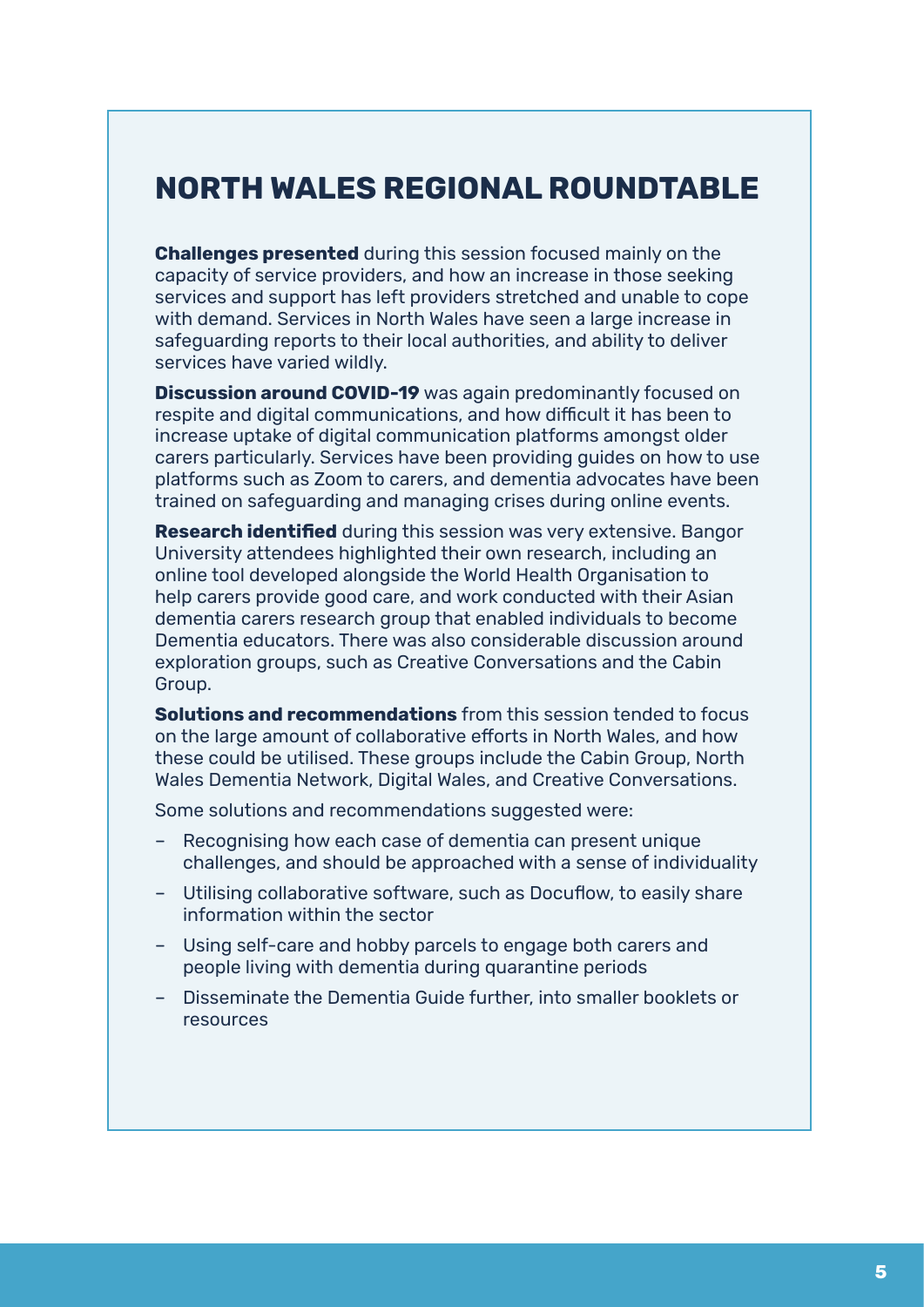### **SWANSEA REGIONAL ROUNDTABLE**

**Challenges presented** by attendees were invariably linked to the increased uptake of their services (in part due to the ongoing pandemic), and the lack of funding to deal with this increase. Services are having to prioritise carers in crisis, leaving many carers unsupported.

**Discussion around COVID-19** during this session focused on innovation brought about by necessity- including increased online and phone services. Care workers have also found new ways to care for clients without needing to enter the home. For example, instead of entering one client's house four times a day to prompt her to take her medication, they have set an alarm system to prompt instead. Attendees were concerned about how the ongoing pandemic has disrupted the routines of both people living with dementia and their carers, which could lead to faster cognitive decline. It was suggested that we should be considering the potential trauma a carer may experience thanks to months of isolation and lack of respite, and make proper arrangements post-pandemic for specific respite and support. Discussion was also centred around how we may continue to innovate post-pandemic, to make caring easier to navigate for the carer themselves. Suggestions are included below.

**Research identified** during this session included some research conducted by one of the attendees, surrounding dementia care and managing incontinence. This research highlights the difficulties in communicating and managing taboo subjects, which often make carers feel they are not up to the task of caring.

Several advocacy projects were also mentioned, including the Dementia Advocacy Project, and the Hope Project.

**Solutions and recommendations** from this session included:

- Mapping the available services and provisions for carers within the region
- Hold multi-disciplinary meetings to allow greater collaboration between third sector, service providers and local authorities
- A re-emphasis on the social model presented by the SCWB Act (2014)
- Funding in-house advocated, such as the Admiral Nurses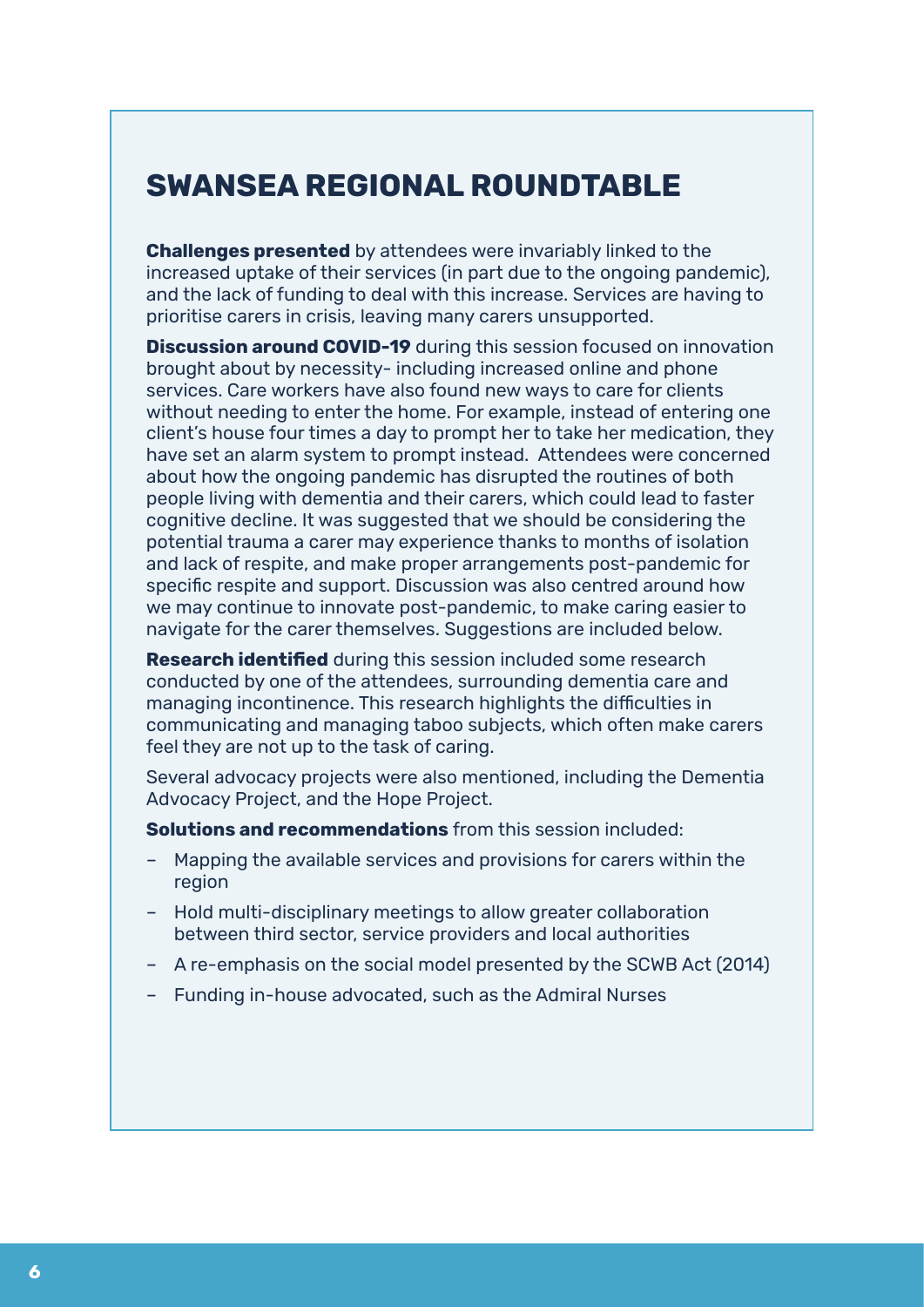# **RECOMMENDATIONS**

The most consistently discussed concern during these three sessions was the lack of communication between third-sector, local authority and service provision organisations. Attendees highlighted the fact that this makes the bureaucracy of caring much more difficult to navigate for carers of people living with dementia. Therefore, they recommended greater collaboration efforts between these groups to ease pressure on carers decrease the time carers must spend explaining their personal situations and seeking the correct support. This could be achieved via an online resource or toolkit that maps available services in the local area, accessible by service providers and carers alike.

Another concern shared by attendees was the lack of respite for carers during the pandemic. Some solutions to this issue were at-home activity

parcels sent to carers, digital events and informal phone calls. Whilst these are all excellent solutions, none can compete with physical interaction and leaving the home. Thus, postquarantine, they advised that service providers focus on offering as much out-of-home respite as possible. Carers Trust Wales is currently working with Swansea and Bangor University through a Welsh Government funded project to explore effective models of respite and to create a roadmap for respite provision post pandemic.

Finally, the groups emphasised the need for further funding to carer support services, such as the Admiral Nurses or home-visit care workers. This may allow for prevention of crises, and ease pressure on service providers so that the increased number of carers they are supporting can be supported effectively.

### **NEXT STEPS**

Considering the above recommendations, Carers Trust Wales will consider the following options, as part of our commitment to ensure more professionals can identify and support carers of people living with dementia.

These options are:

- Create a 'carer profile' template, so that carers don't have to explain themselves to every professional they come across within their caring role. These profiles could be shared between organisations.
- Create a 'positive conversations' document for professionals working within the dementia care sector, including tips and tricks on appropriate language, and layman's definitions on terms that carers may struggle to understand.
- Establish information sharing sessions for anyone working within the field of dementia.